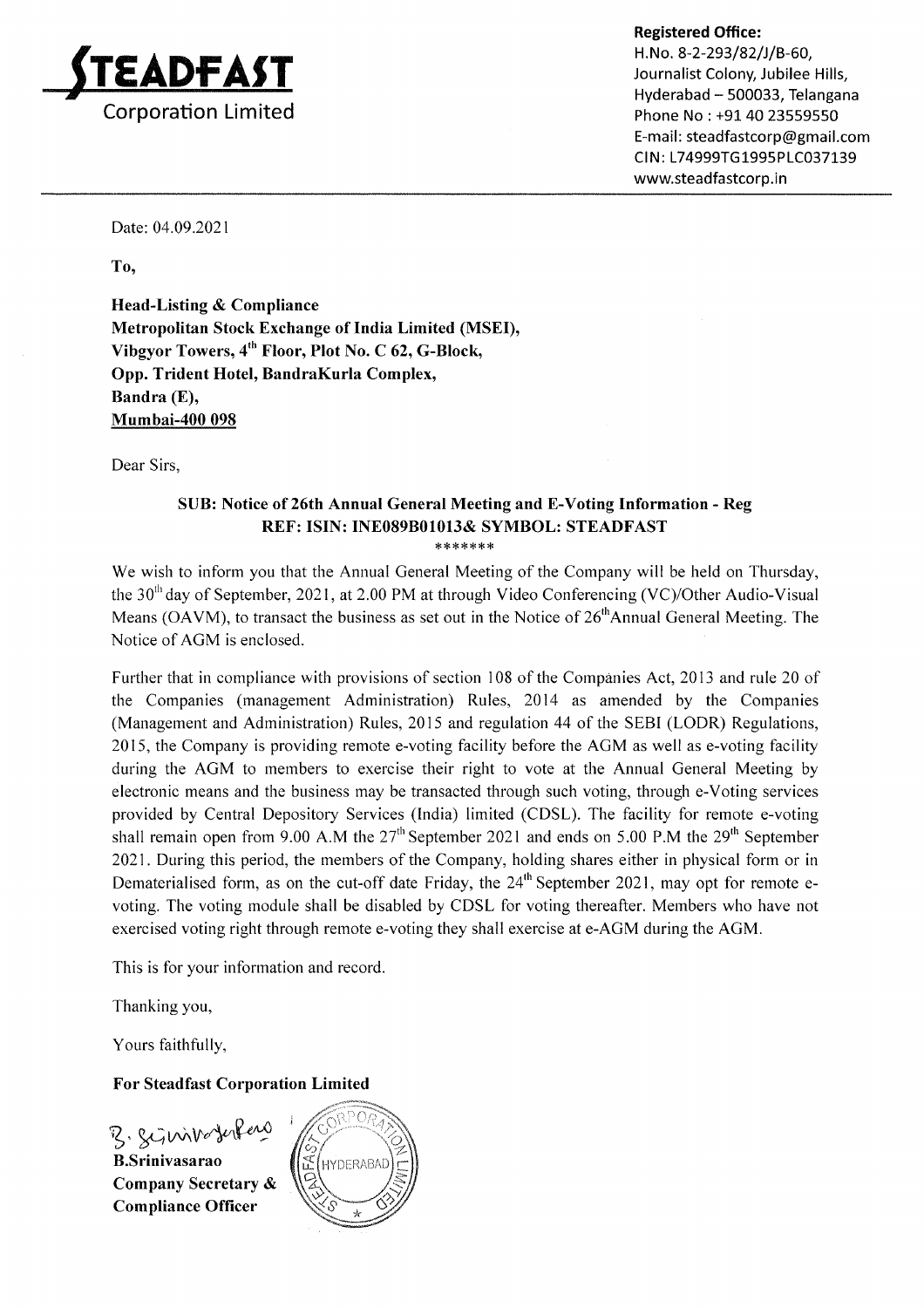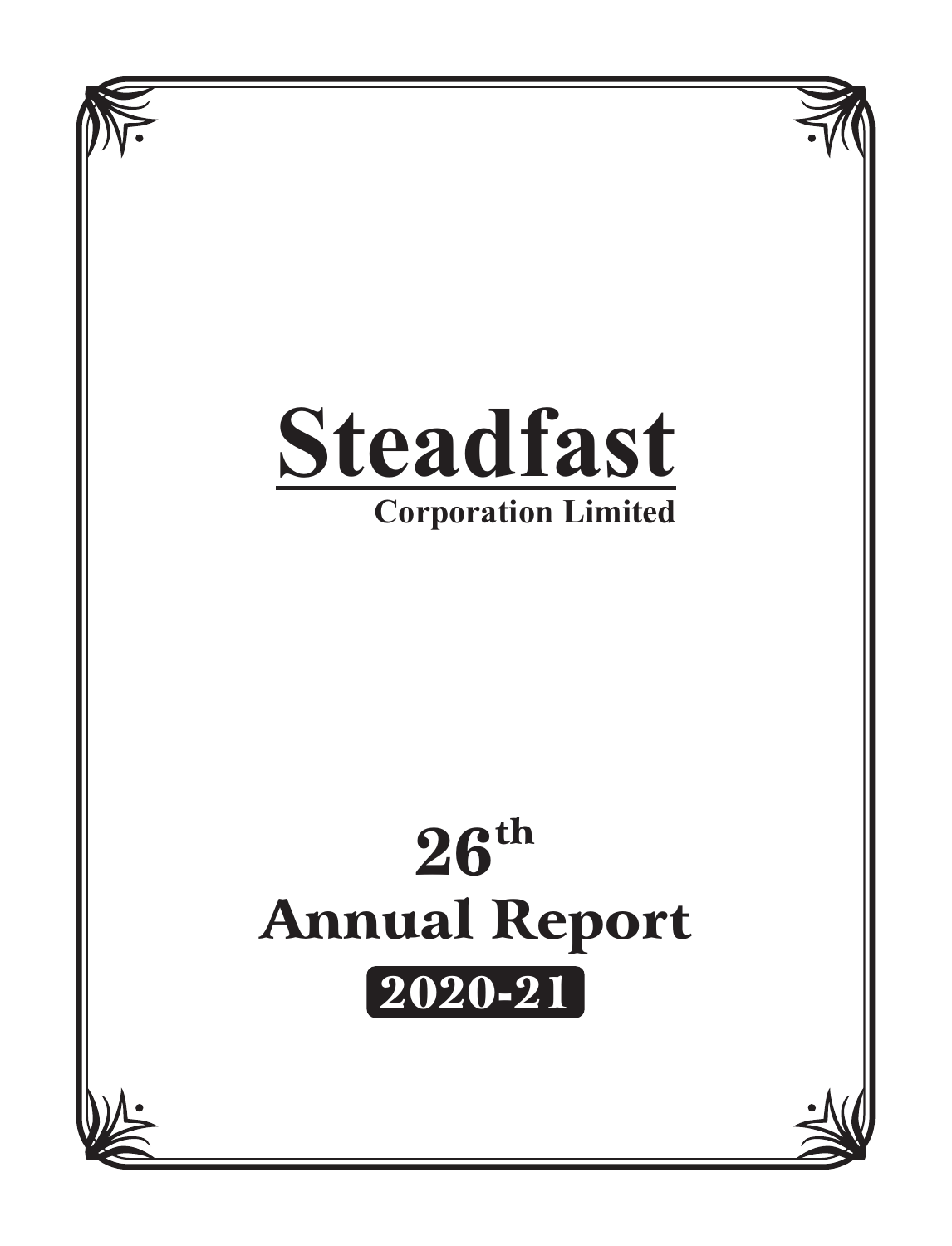# **BOARD OF DIRECTORS:**

| Sri. K. Vivek Reddy   | <b>Managing Director</b>                                         |  |
|-----------------------|------------------------------------------------------------------|--|
| Sri. P. Satyanarayana | Non - Executive Director (Resigned w.e.f. 13.08.2021)            |  |
| Sri. V. Sai Sudhakar  | Additional Director (Non-Executive) (Appointed w.e.f 13.08.2021) |  |
| Sri. M. Rithwik Reddy | Independent Director                                             |  |
| Smt. V. Anjana Devi   | Independent Director                                             |  |
|                       |                                                                  |  |

#### **Chief Financial Officer:**

Mr. S. Yedukondalu

# **Company Secretary & Compliance Officer:**

Mr. B. Srinivasarao

# **STATUTORY AUDITORS:**

#### **Ramasamy Koteswara Rao & Co LLP.,**

Chartered Accountants Sri Ramchandra Arcade, #8-2-293/82/JIII/573/M/1F, Road No.82, Jubilee Hills, Hyderabad - 500033.

## **SECRETARIAL AUDITORS :**

# **V. Bhaskara Rao and Co.,**

#### **Company Secretaries**

6-2-1085/B, Flat No. 105,Badam Sohana Apartments, Rajbhavan Road, Somajiguda, Hyderabad - 500 082, Telangana.

#### **BANKERS:**

Union Bank of India, Jubilee Hills Branch, Hyderabad Indian Bank, Jubilee Hills Branch, Hyderabad UCO Bank, Abids Branch, Hyderabad

#### **REGISTRARS & SHARE TRANSFER AGENT (PHYSICAL & DEMAT):**

XL SOFTECH SYSTEMS LTD 3, Sagar Society, Road No.2, Banjara Hills, Hyderabad - 500 034. Telangana Tele Phone No: 91-40-23545913, 23545914

# **REGISTERED OFFICE:**

H.No. 8-2-293/82/J/B-60,Journlist Colony, Jubilee Hills, Hyderabad, Telangana- 500033. Tele Phone No.040- 23559550, CIN: L74999TG1995PLC037139 Email: steadfastcorp@gmail.com Website: www.steadfastcorp.in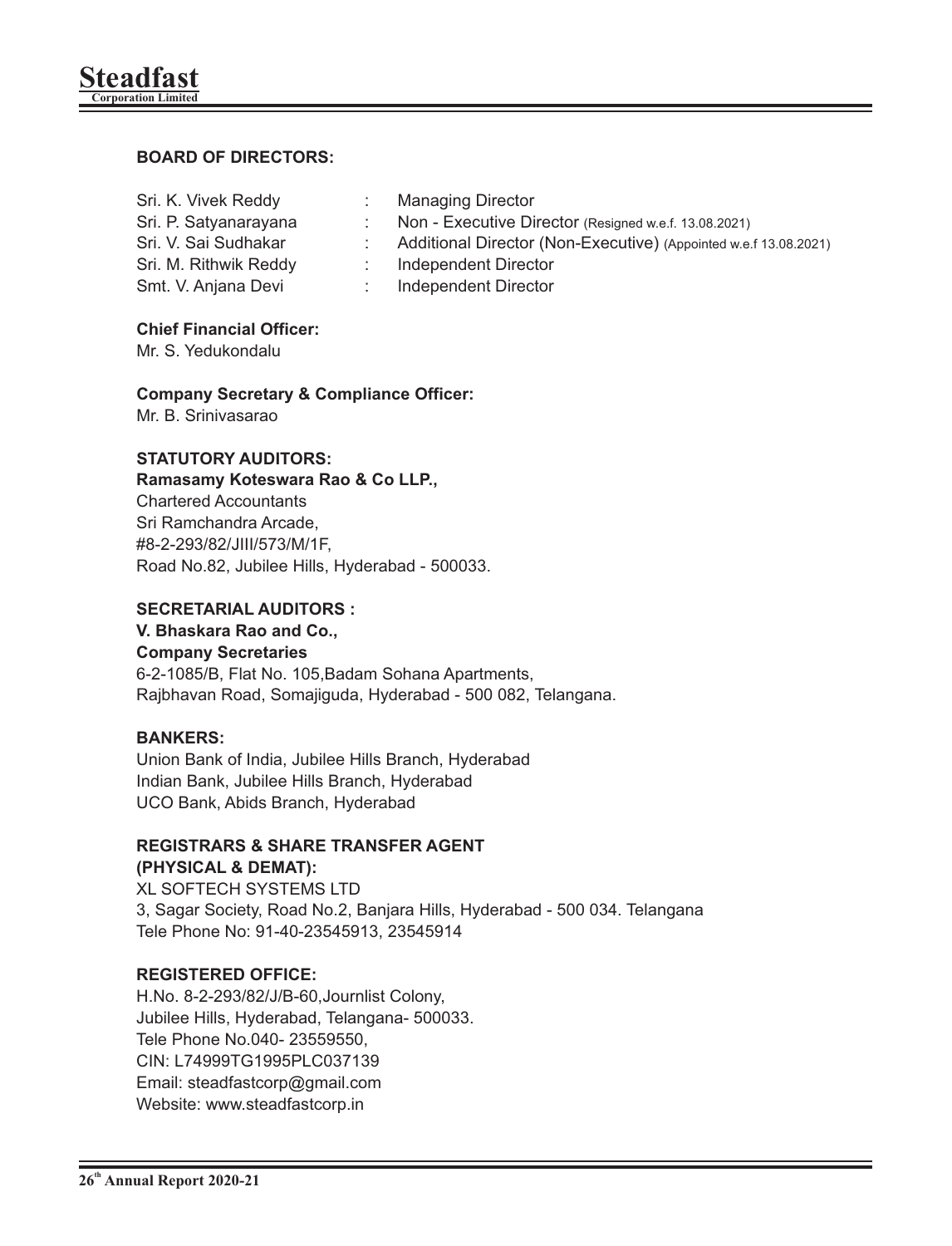# **NOTICE**

**Notice is hereby given that the Twenty Sixth Annual General Meeting of members of Steadfast th Corporation Limited will be held on Thursday the 30 day of September, 2021 at 2.00 P.M. through Video Conferencing (VC)/Other Audio-Visual Means (OAVM) to transact the following items of business:**

#### **ORDINARY BUSINESS:**

- **1.** To receive, consider and adopt the audited Standalone & Consolidated Financial Statements of the Company for the year ended 31<sup>st</sup> March, 2021 including Balance Sheet as on 31<sup>st</sup> March, 2021 and the Statement of Profit and Loss for the year ended 31<sup>st</sup> March, 2021 along with the Report of Board of Directors and Auditors thereon.
- **2.** To appoint a Director in place of Dr. Keesara Vivek Reddy (DIN: 07907507), who retires by rotation and being eligible, offers himself for re-appointment.
- **3.** To consider and if thought fit, to pass with or without modification(s) the following Resolution as Ordinary Resolution:

#### **Re-Appointment of Statutory Auditors:**

**"RESOLVED THAT** in terms of the provisions of Sections 139, 142 and other applicable provisions if any, of the Companies Act 2013 read with the underlying rules viz., Companies (Audit and Auditors) Rules, 2014 as may be applicable, M/s. Ramasamy Koteswara Rao and Co LLP., Chartered Accountants, Hyderabad (Firm Regn. No. 010396S/S200084) retiring Auditors of the Company be and are hereby reappointed as Statutory Auditors of the Company to hold office from the conclusion of this AGM, for Five consecutive years until the conclusion of 31st AGM of the Company, on such remuneration as may be agreed upon by the board of directors and the Auditors, in addition to reimbursement of all out of pocket expenses."

#### **SPECIAL BUSINESS:**

**4. To appoint Mr. Sai Sudhakar Vankineni (DIN: 00733001), additional director as Director of the Company:**

**To consider, and if thought fit, to pass with or without modification, the following Resolution as an ordinary Resolution:**

**"RESOLVED THAT** pursuant to the provisions of Sections 149, 152, 160 & 161 and other applicable provisions of the Companies Act, 2013 ("the Act") and the Companies (Appointment and Qualification of Directors) Rules, 2014 and the applicable provisions of the Securities and Exchange Board of India (Listing Obligations and Disclosure Requirements) Regulations, 2015 (including any statutory modification (s)or re-enactment(s) thereof, for the time being in force), Mr. Sai Sudhakar Vankineni (DIN: 00733001), who was appointed as an Additional Director in the meeting of the Board of Directors held on 13<sup>th</sup> August, 2021 and who holds office till the date of this 26<sup>th</sup> Annual General Meeting in terms of Section 161 of the Act and the Articles of Association of the Company, and in respect of whom the Company has received a notice in writing under Section 160 of the Act from a member proposing his candidature for the office of Director, be and is hereby appointed as Director of the Company and liable to retire by rotation,."

**"RESOLVED FURTHER THAT** the Board of Directors be and is hereby authorised to do all acts and take all such steps as may be necessary, proper or expedient to give effect to this resolution."

1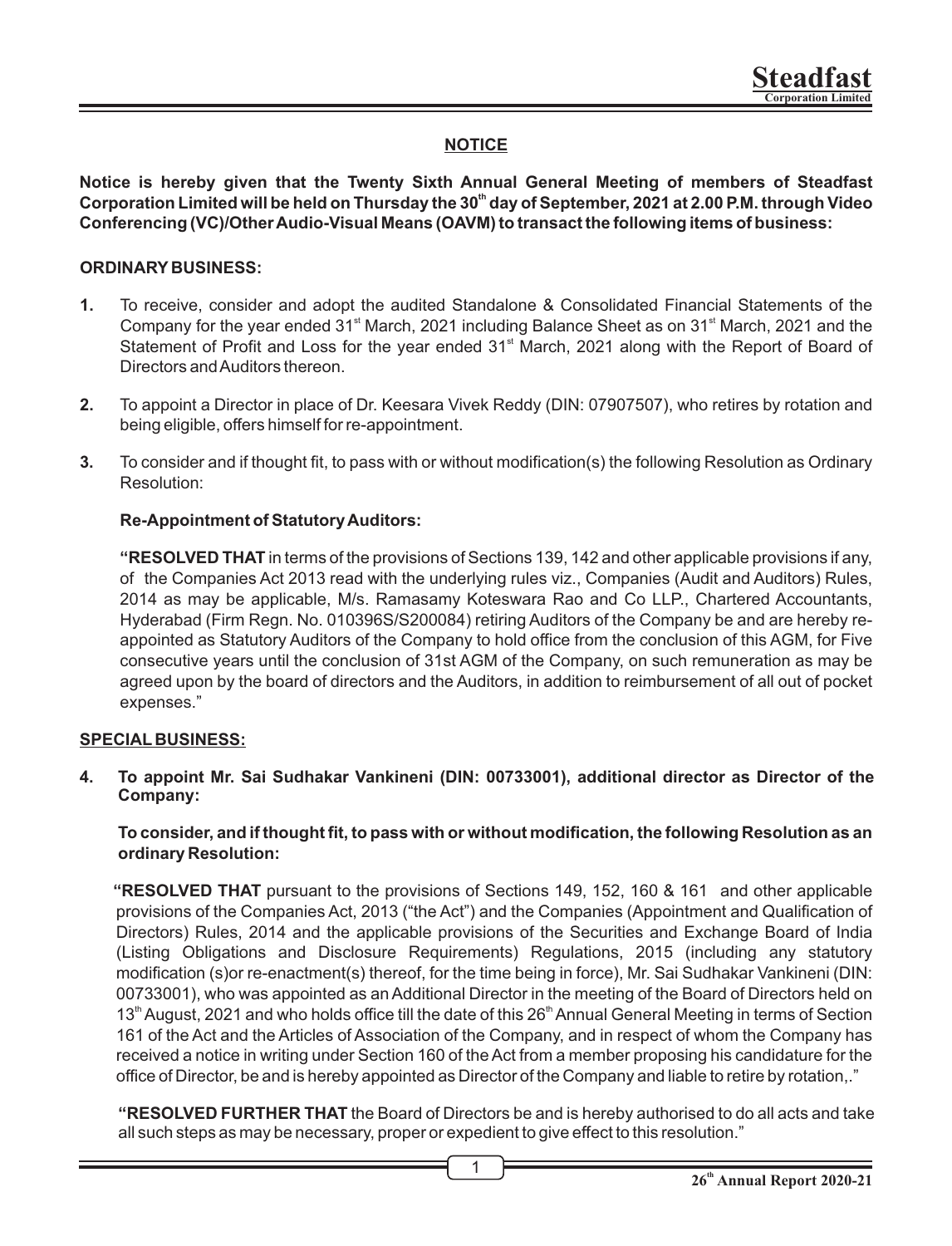**5**. **Revision/change in the remuneration of Dr. Keesara Vivek Reddy (DIN: 07907507) Managing Director of the Company:**

**To consider and if thought fit, to pass with or without modification(s), the following resolution as a Ordinary Resolution:**

**"RESOLVED THAT** pursuant to the provisions of Sections 197 and other applicable provisions, if any, of the Companies Act, 2013 ("Act") as amended by Companies Act 2017 read with Schedule V to the Act and the Rules made there under, including any statutory modification thereof, or any other law and the consent of the members be and is hereby accorded for the alteration in the remuneration of Dr. Keesara Vivek Reddy, Managing Director of the Company downward revision to Rs. 50,000/- from Rs. 1,00,000/- per month, till the remaining tenure, due to inadequate profits of the company with effect from 01<sup>st</sup> April, 2021, as approved and recommended by the Nomination and Remuneration Committee."

**"RESOLVED FURTHER THAT** all the existing terms and conditions of his appointment presently shall remain in force except the remuneration which is revised shall payable."

**"RESOLVED FURTHER THAT** the Board of Directors of the Company may revise the remuneration payable to the Managing Director, in any financial year during the currency of the present tenure of office, in such manner as agreed to between the Board of Directors and the Managing Director subject to the conditions and shall not exceed such limits as prescribed under Section II of Part II of Schedule V of the Companies Act, 2013."

**"RESOLVED FURTHER THAT** the Board of Directors be and is hereby authorized to do all such acts, deeds and things and execute all such documents, instruments and writings as may be required to give effect to the aforesaid resolution"

> **By Order of the Board For M/s. Steadfast Corporation Limited**

**Place:** Hyderabad **Date:**13.08.2021

**Sd/- B. Srinivasarao Company Secretary**

 $\overline{2}$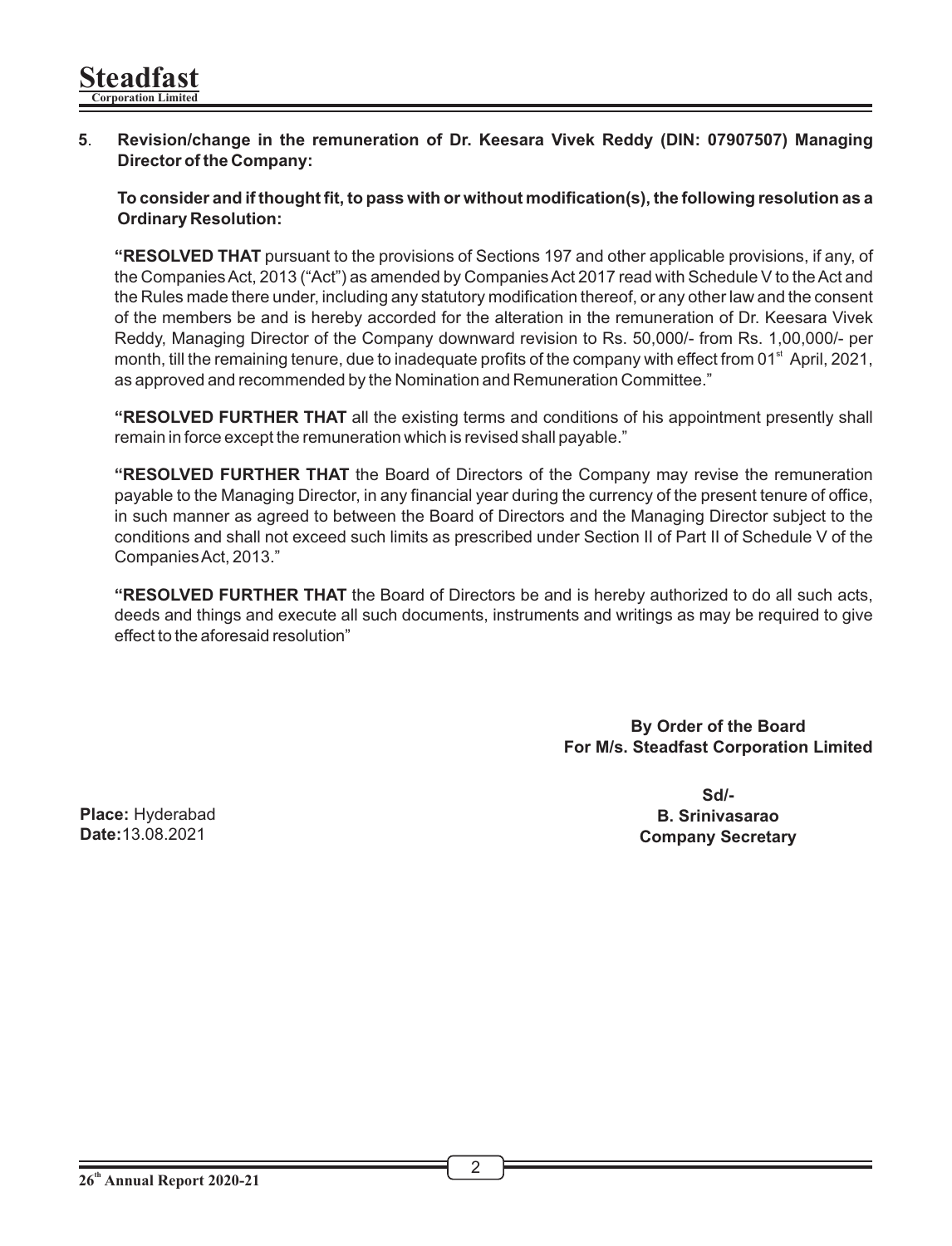#### **NOTES:**

- 1) In view of the continuing Covid-19 pandemic, the Ministry of Corporate Affairs ("MCA") has vide its circular dated January 13, 2021 and May 5, 2020 read with circulars dated April 8, 2020 and April 13, 2020 (collectively referred to as "MCA Circulars") and Circular No. SEBI/H/CFD/CMD1/CIR/P/2020/79 dated May 12, 2020 and SEBI/HO/CFD/CMD2/CIR/P/2021/11 dated January 15, 2021 issued by Securities and Exchange Board of India ('SEBI Circular') permitted the holding of the Annual General Meeting ("AGM") through Video Conferencing ("VC") / Other Audio- Visual Means ("OAVM"), without the physical presence of the Members at a common venue. In compliance with the provisions of the Companies Act, 2013 ("Act"), SEBI (Listing Obligations and Disclosure Requirements) Regulations, 2015 ("the Listing Regulations") and MCA Circulars, the AGM of the Company is being held through VC / OAVM.
- 2) Pursuant to the provisions of the Act, a Member entitled to attend and vote at the AGM is entitled to appoint a proxy to attend and vote on his/her behalf and the proxy need not be a Member of the Company. Since this AGM is being proposed to be held pursuant to the said MCA Circulars through VC / OAVM, physical attendance of Members has been dispensed with. Accordingly, the facility for appointment of proxies by the Members will not be available for the AGM and hence the Attendance Slip and Proxy Form are not attached to this Notice.
- 3) The Explanatory Statement pursuant to Sec.102 of the Companies Act, 2013 which sets out details relating to Special Business to be transacted at the meeting is annexed hereto.
- 4) In case you are holding the Company's shares in dematerialized form, please contact your depository participant and give suitable instructions to update your bank details in your demat account and to notify any changes with respect to their addresses, email id, ECS mandate etc.

In case you are holding Company's shares in physical form, please inform Company's RTA viz. M/s. XL Softech Systems Limited, 3, Sagar Society, Road No.2, Banjara Hills, Hyderabad - 500034 by enclosing a photocopy of blank cancelled cheque of your bank account, address and email ID's.

- 5) The Share Transfer Register and the **Register of Members** of the Company will remain closed from **23-09-2021 to 30-09-202**1 (both days inclusive).
- 6) As per Regulation 40 of the Listing Regulations, as amended, securities of listed companies can be transferred only in dematerialized form with effect from April 1, 2019, except in case of request received for transmission or transposition of securities. In view of this and to eliminate all risks associated with physical shares and for ease of portfolio management, members holding shares in physical form are requested to consider converting their holdings to dematerialized form. M/s. XL Softech Systems Limited, 3, Sagar Society, Road No.2, Banjara Hills, Hyderabad - 500034 are the Registrar & Share Transfer Agents (RTA) of the Company. All communications in respect of share transfers, dematerialization and change in the address of the members may be communicated to the RTA. The Company's ISIN for its equity shares is INE089B01013.
- 7) Members holding shares in the same name under different Ledger Folios are requested to apply for consolidation of such Folios and send the relevant share certificates to the RTA/Company.
- 8) Corporate members intending to send their authorised representatives to attend the meeting are requested to send to the company a certified copy of the Board resolution authorising their representative to attend and vote on their behalf at the meeting.
- 9) Members who hold shares in physical form can nominate a person in respect of all the shares held by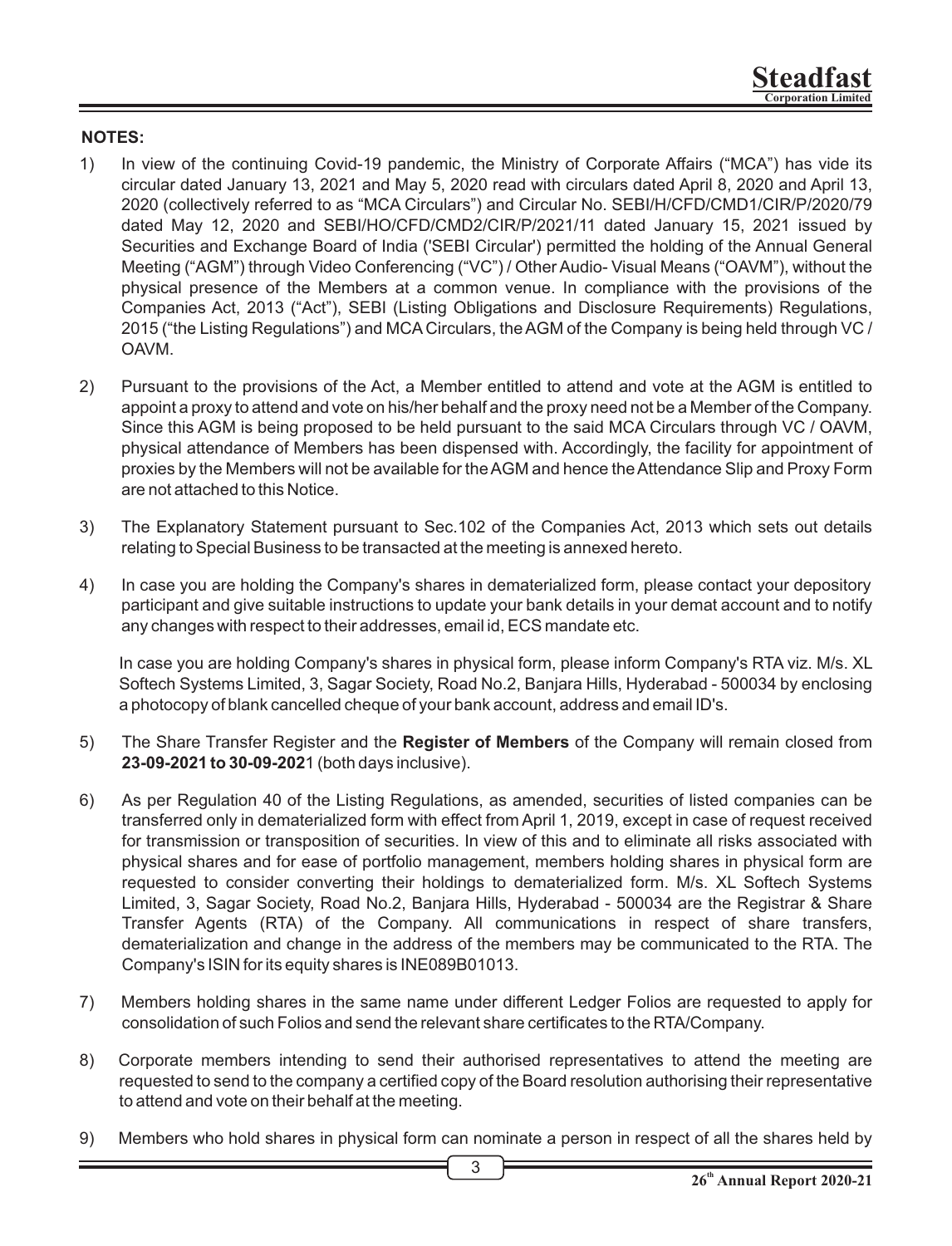them singly or jointly. Members who hold shares in single name are advised, in their own interest to avail the nomination facility. Members holding shares in dematerialized form may contact their respective depository participant(s) for recording nomination in respect of their shares.

#### **10) Transfer of Unclaimed/Unpaid amounts to the Investor Education and Protection Fund (IEPF):**

Generally the dividends not encashed or remaining unclaimed for a period of 7 (seven) years from the date of transfer to the Company's Unpaid Dividend Account, shall be transferred to the Investor Education and Protection Fund ("IEPF") established by the Central Government. Further, pursuant to the provisions of Section 124 of the Act read with the Investor Education and Protection Fund Authority (Accounting, Audit, Transfer and Refund) Rules, 2016 ('IEPF Rules') as amended from time to time, all shares on which dividend has not been paid or claimed for seven consecutive years or more shall be transferred to IEPF Authority as notified by the Ministry of Corporate Affairs.

And hence Members who have not yet encashed the dividend warrants from Company's Unpaid Dividend Account, in respect of dividend declared for the financial year ended  $31<sup>st</sup>$  March 2017, are requested to forward their claims to the Company's Registrar and Share Transfer Agents without any further delay. It is in Members' interest to claim any un-encashed dividends and for future, opt for Electronic Clearing Service, so that dividends paid by the Company are credited to the Members' account on time.

It may be noted that once the unclaimed dividend is transferred to IEPF as above, no claim shall rest with the Company in respect of such amount. The details of the unclaimed dividends are available on the Company's website at www.steadfastcorp.in and on the website of Ministry of Corporate Affairs at www.mca.gov.in. Members are requested to contact the Company's Registrar and Share Transfer Agent or the Company to claim the unclaimed/unpaid dividends.

- 11) Members seeking any information or clarification on the accounts are requested to send their queries to the Company, in writing, at least one week before the date of the meeting. Replies will be provided in respect of such written queries at the meeting.
- 12) Pursuant to the directions/notifications of Securities and Exchange Board of India (SEBI) and Depositories, the demat account holders can operate their accounts if they had already provided Income Tax Permanent Account Number either at the time of opening of the account or at any time subsequently. In case they have not furnished the Income Tax Permanent Account Number to the Depository Participants, such demat account holders are requested to contact their DPs with a photocopy of the PAN Card (with original PAN Card for verification), so that the frozen demat accounts would be available for operation and further consequences of non-compliance with the aforesaid directives would be obviated. SEBI, vide Circular ref.no.MRD/Dop/Cir-05/2009 dated May 20, 2009 made it mandatory to have PAN particulars for registration of physical share transfer requests. Based on the directive contained in the said circulars, all share transfer requests are therefore to be accompanied with PAN details. Members holding shares in physical form can submit their PAN details to the Company / RTA.
- 13) Members may also note that the Notice of the 26<sup>th</sup> Annual General Meeting is available on the Company's website: www.steadfastcorp.in. All documents referred to in the accompanying Notice and the Statement pursuant to Section 102(1) of the Companies Act, 2013 shall be open for inspection in electronic mode by the Members by writing an e-mail to the Company Secretary at steadfastcorp@gmail.com.

In compliance with the aforesaid MCA Circulars and SEBI Circular dated May 12, 2020, Notice of the AGM along with Annual Report 2020-21 is being sent only through electronic mode to those Members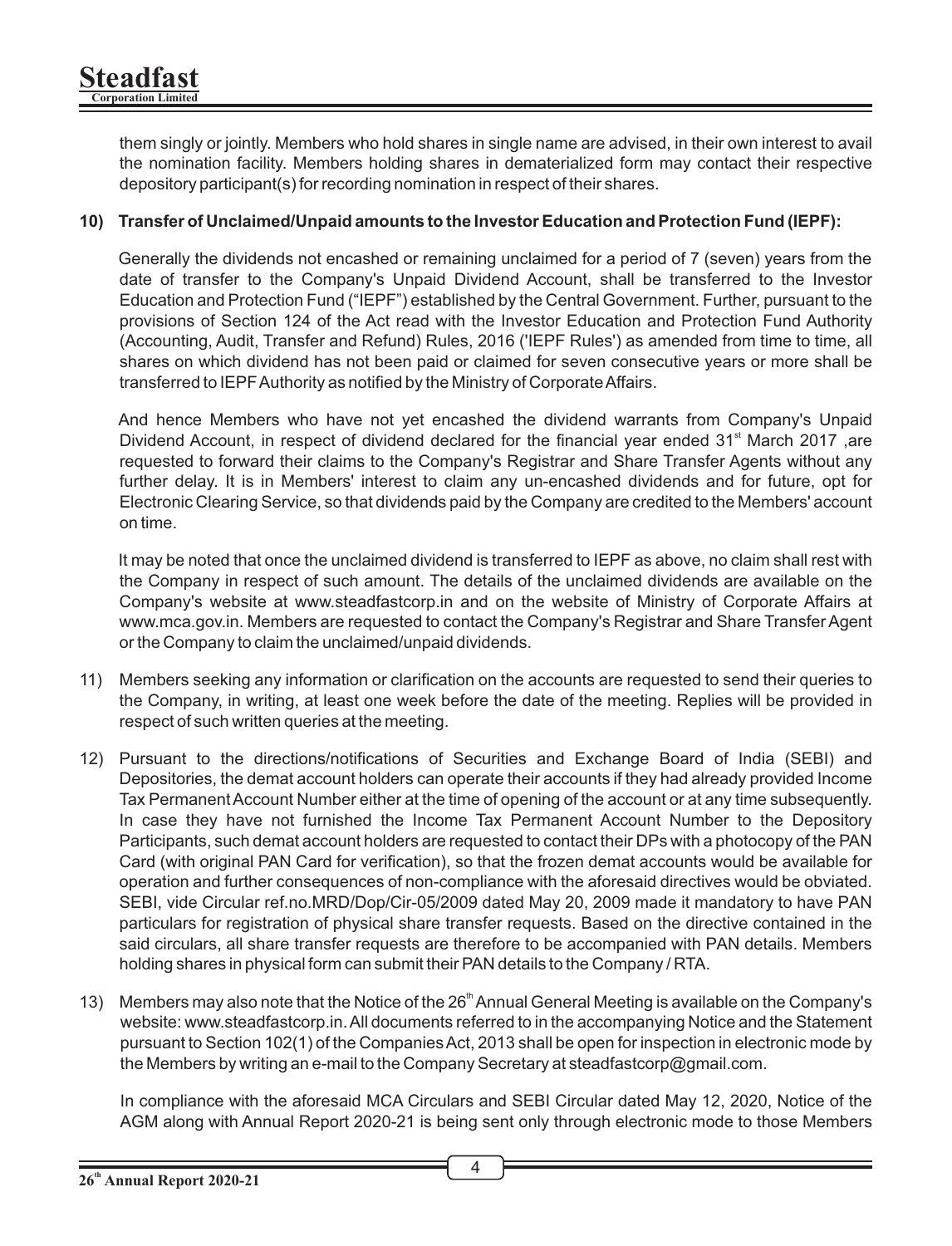whose e-mail addresses are registered with the Company / Depository Participants. Members may note that the Notice and the Annual Report 2020-21 will also be available on the Company's website at www. Steadfastcorp.in, on the website of the Stock Exchange i.e. Metropolitan stock exchange of India Limited (MSEI) at www.msei.in, and on the website of CDSL www.evotingindia.com. To support 'Green Initiative', members who have not registered their email addresses are requested to register the same with the Company's Registrar and Share Transfer Agent/ their Depository Participants in respect of shares held in physical/electronic mode, respectively.

- 14) Members attending the AGM through VC / OAVM shall be counted for the purpose of reckoning the quorum under Section 103 of the Act.
- 15) Since the AGM will be held through VC/OAVM, the Route Map is not annexed to the Notice.
- 16) Additional information pursuant to Regulation 36 of SEBI (Listing Obligations and Disclosure Requirements) Regulations, 2015 and pursuant to Secretarial Standards on general meetings, information in respect of the Directors seeking appointment/re-appointment at the Annual General Meeting is furnished in the annexure and forms part of the notice. The Directors have furnished the requisite consent / declaration for their appointment / re-appointment.
- 17) Retirement of Directors by rotation: Dr. K. Vivek Reddy, Managing Director of the Company, retire by rotation at the ensuing AGM and, being eligible, offer himself for re-appointment.
- 18) Members holding Shares in physical form may write to the Company/Registrar & Share Transfer Agents (RTA) for any change in their address and bank mandates; members having shares in electronic form may inform the same to their depository participants immediately.
- . 19) The notice of Annual General Meeting will be sent to the members, whose names appears in the Register of members / depositories as at closing hours of business on Friday the 27<sup>th</sup> August, 2021.
- 20) Process and manner for members opting for e-voting are as under: The Company is offering e-voting facility to its members enabling them to cast their votes electronically. The Company has signed an agreement with M/s Central Depository Services (India) Limited (CDSL) for facilitating e-voting to enable the shareholders to cast their votes electronically pursuant to Rule 20 of Companies (Management and Administration) Rules, 2014 and Regulation 44 of SEBI (LODR) Regulations 2015.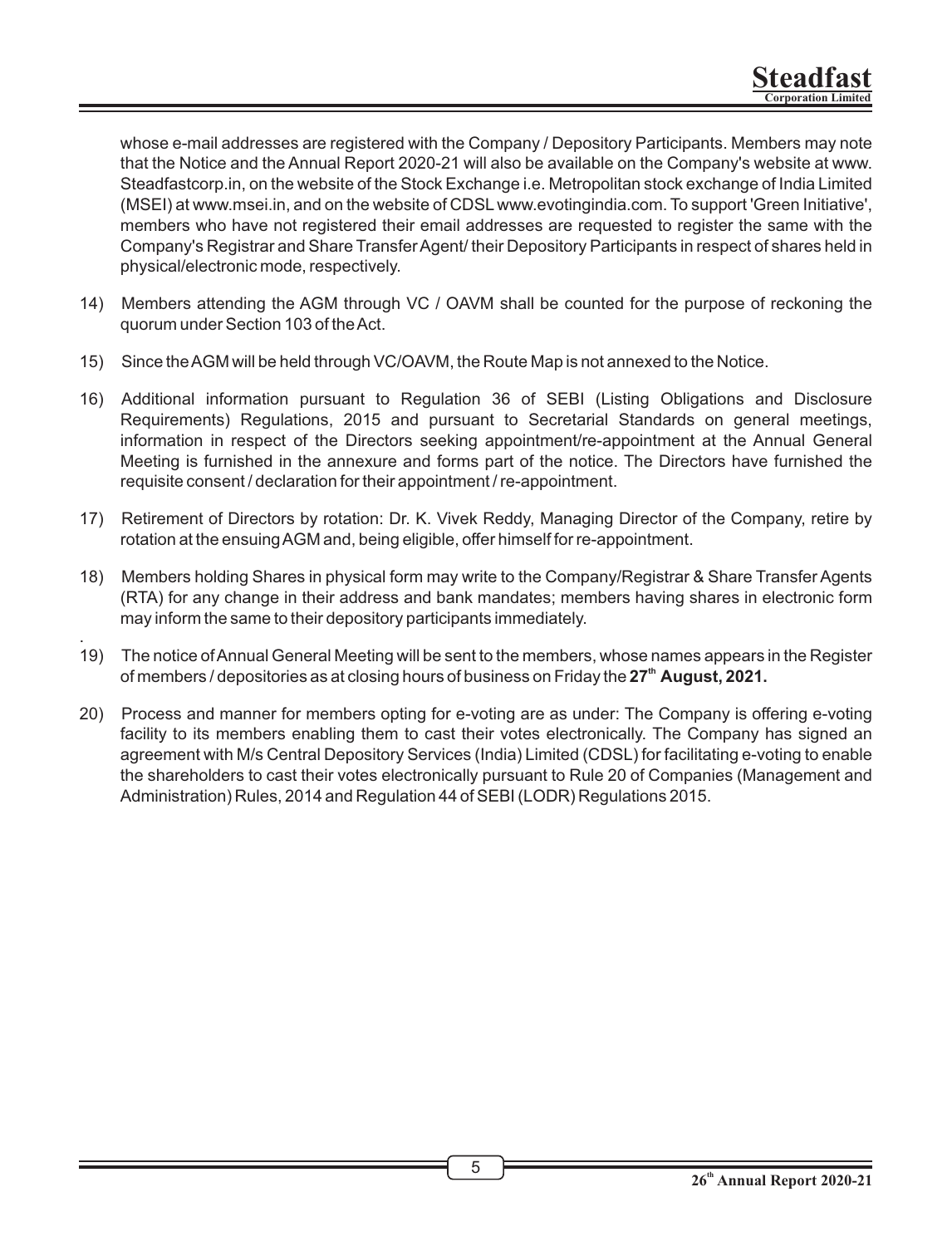# **E-VOTING**

### **CDSLe-Voting System – For Remote e-voting and e-voting during AGM**

- 1. As you are aware, in view of the situation arising due to COVID-19 global pandemic, the general meetings of the companies shall be conducted as per the guidelines issued by the Ministry of Corporate Affairs (MCA) vide Circular No. 14/2020 dated April 8, 2020, Circular No.17/2020 dated April 13, 2020 and Circular No. 20/2020 dated May 05, 2020. The forthcoming AGM will thus be held through video conferencing (VC) or other audio visual means (OAVM). Hence, Members can attend and participate in the ensuing AGM through VC/OAVM.
- 2. Pursuant to the provisions of Section 108 of the Companies Act, 2013 read with Rule 20 of the Companies (Management and Administration) Rules, 2014 (as amended) and Regulation 44 of SEBI (Listing Obligations & Disclosure Requirements) Regulations 2015 (as amended), and MCA Circulars dated April 08, 2020, April 13, 2020 and May 05, 2020 the Company is providing facility of remote evoting to its Members in respect of the business to be transacted at the AGM. For this purpose, the Company has entered into an agreement with Central Depository Services (India) Limited (CDSL) for facilitating voting through electronic means, as the authorized e-Voting's agency. The facility of casting votes by a member using remote e-voting as well as the e-voting system on the date of the AGM will be provided by CDSL.
- 3. The Members can join the AGM in the VC/OAVM mode 30 minutes before and after the scheduled time of the commencement of the Meeting by following the procedure mentioned in the Notice. The facility of participation at the AGM through VC/OAVM will be made available to atleast 1000 members on first come first served basis. This will not include large Shareholders (Shareholders holding 2% or more shareholding), Promoters, Institutional Investors, Directors, Key Managerial Personnel, the Chairpersons of the Audit Committee, Nomination and Remuneration Committee and Stakeholders Relationship Committee, Auditors etc. who are allowed to attend the AGM without restriction on account of first come first served basis.
- 4. The attendance of the Members attending the AGM through VC/OAVM will be counted for the purpose of ascertaining the quorum under Section 103 of the Companies Act, 2013.
- 5. Pursuant to MCA Circular No. 14/2020 dated April 08, 2020, the facility to appoint proxy to attend and cast vote for the members is not available for this AGM. However, in pursuance of Section 112 and Section 113 of the Companies Act, 2013, representatives of the members such as the President of India or the Governor of a State or body corporate can attend the AGM through VC/OAVM and cast their votes through e-voting.
- 6. In line with the Ministry of Corporate Affairs (MCA) Circular No. 17/2020 dated April 13, 2020, the Notice calling the AGM is being uploaded on the website of the Company at www.steadfastcorp.in. The Notice can also be accessed from the websites of the Stock Exchange i.e. Metropolitan stock exchange of India Limited (MSEI) at www.msei.in. The AGM Notice is also hosted on the website of CDSL (agency for providing the e-Voting facility and e-voting system during the AGM) i.e. www.evotingindia.com

#### **THE INSTRUCTIONS OF SHAREHOLDERS FOR E-VOTING AND JOINING VIRTUAL MEETINGS ARE AS UNDER:**

ii) The e-voting period begins on **27th September, 2021 at 9.00 AM and ends on 29th September, 2021 at 5.00 PM**. During this period shareholders' of the Company, holding shares either in physical form or in dematerialized form, as on the **cut-off date of 24<sup>th</sup> September, 2021,** may cast their vote electronically. The e-voting module shall be disabled by CDSL for voting thereafter.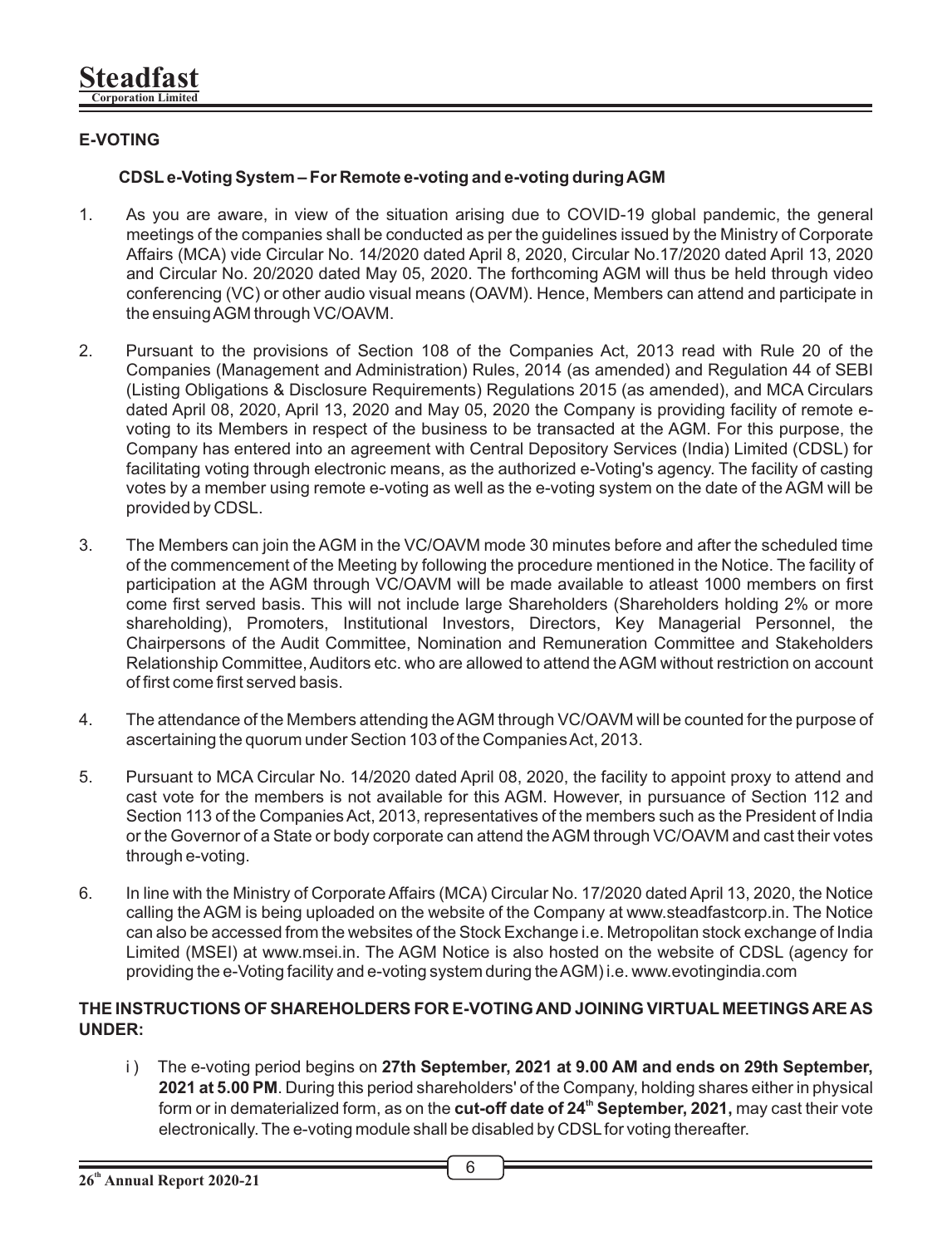ii) Board of Directors have appointed Sri V. BhaskaraRao, Practicing Company Secretary, Address: V. Bhaskara Rao & Co, Company Secretaries, 6-2-1085/B, Flat No.105, Badam Sohana Apartments, Raj Bhavan Road, Somajiguda, Hyderabad 500 082, Mail Id: bhaskararaoandco@ gmail.com, has been appointed as a Scrutinizer to scrutinize the remote e-voting and e- voting during AGM in a fair and transparent manner.

The Scrutinizer after scrutinizing the votes cast at the meeting and through remote e-voting within 48 hours of conclusion of the meeting makes a consolidated Scrutinizer's Report and submits the same to Chairman.

The voting result will be announced by the Chairman or any other person authorized by him within two days of the AGM.

- iii) Shareholders who have already voted prior to the meeting date would not be entitled to vote at the meeting venue.
- iv) Pursuant to SEBI Circular No. SEBI/HO/CFD/CMD/CIR/P/2020/242 dated 09.12.2020, under Regulation 44 of Securities and Exchange Board of India (Listing Obligations and Disclosure Requirements) Regulations, 2015, listed entities are required to provide remote e-voting facility to its shareholders, in respect of all shareholders' resolutions.

| Type of<br>shareholders                                                           | <b>Login Method</b>                                                                                                                                                                                                                                                                                                                                                                                                                                                                                                                                                                                                                                                |  |  |
|-----------------------------------------------------------------------------------|--------------------------------------------------------------------------------------------------------------------------------------------------------------------------------------------------------------------------------------------------------------------------------------------------------------------------------------------------------------------------------------------------------------------------------------------------------------------------------------------------------------------------------------------------------------------------------------------------------------------------------------------------------------------|--|--|
| Individual<br>Shareholders<br>holding<br>securities in<br>Demat mode<br>with CDSL | 1)<br>Users who have opted for CDSL Easi / Easiest facility, can login through<br>their existing user id and password. Option will be made available to reach<br>e-Voting page without any further authentication. The URL for users to login<br>to Easi / Easiest arehttps://web.cdslindia.com/myeasi/home/login or visit<br>www.cdslindia.com and click on Login icon and select New System Myeasi.                                                                                                                                                                                                                                                              |  |  |
|                                                                                   | After successful login the Easi / Easiest user will be able to see the e-Voting<br>2)<br>option for eligible companieswhere the evoting is in progress as per the<br>information provided by company. On clicking the evoting option, the user<br>will be able to see e-Voting page of the e-Voting service provider for casting<br>your vote during the remote e-Voting period or joining virtual meeting &<br>voting during the meeting. Additionally, there is also links provided to<br>access the system of all e-Voting Service Providersi.e.<br>CDSL/NSDL/KARVY/LINKINTIME, so that the user can visit the e-Voting<br>service providers' website directly. |  |  |
|                                                                                   | 3)<br>If the user is not registered for Easi/Easiest, option to register is available at<br>https://web.cdslindia.com/myeasi/Registration/EasiRegistration                                                                                                                                                                                                                                                                                                                                                                                                                                                                                                         |  |  |
|                                                                                   | 4)<br>Alternatively, the user can directly access e-Voting page by providing<br>Demat Account Number and PAN No. from a e-Voting link availableon<br>www.cdslindia.com home page. The system will authenticate the user by<br>sending OTP on registered Mobile & Email as recorded in the Demat<br>Account. After successful authentication, user will be able to see the e-<br>Voting option where the evoting is in progress and also able to directly<br>access the system of all e-Voting Service Providers.                                                                                                                                                   |  |  |
| Individual<br>Shareholders<br>holding<br>securities in<br>demat mode<br>with NSDL | 1)<br>If you are already registered for NSDL IDeAS facility, please visit the e-<br>Services website of NSDL. Open web browser by typing the following URL:<br>https://eservices.nsdl.com either on a Personal Computer or on a mobile.<br>Once the home page of e-Services is launched, click on the "Beneficial<br>Owner" icon under "Login" which is available under 'IDeAS' section. A new<br>screen will open. You will have to enter your User ID and Password. After<br>successful authentication, you will be able to see e-Voting services. Click                                                                                                         |  |  |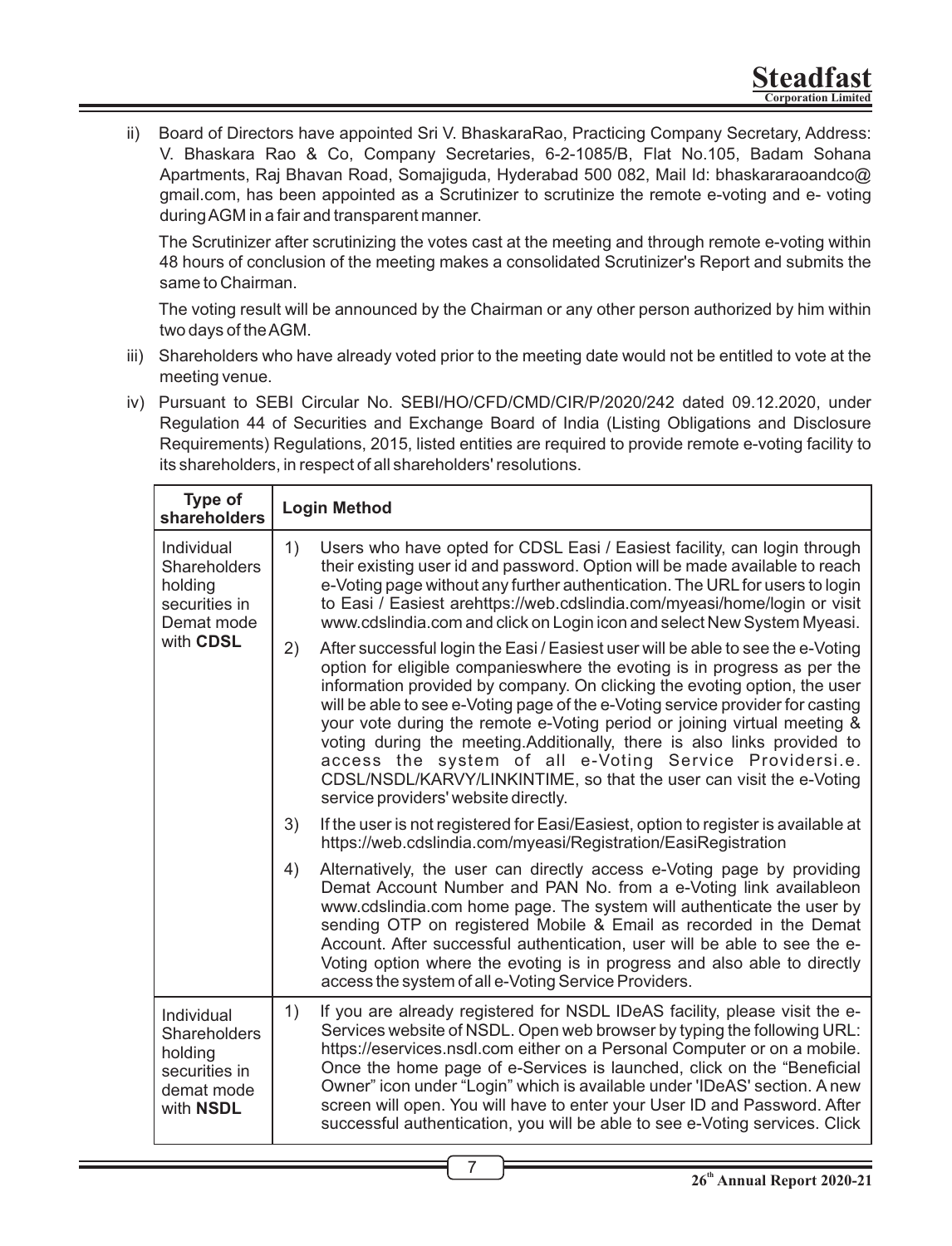#### **Steadfast Corporation Limited**

| Type of<br>shareholders                                                                                                                      | <b>Login Method</b>                                                                                                                                                                                                                                                                                                                                                                                                                                                                                                                                                                                                                                                                                                                                                                                                                                                                          |  |  |
|----------------------------------------------------------------------------------------------------------------------------------------------|----------------------------------------------------------------------------------------------------------------------------------------------------------------------------------------------------------------------------------------------------------------------------------------------------------------------------------------------------------------------------------------------------------------------------------------------------------------------------------------------------------------------------------------------------------------------------------------------------------------------------------------------------------------------------------------------------------------------------------------------------------------------------------------------------------------------------------------------------------------------------------------------|--|--|
|                                                                                                                                              | on "Access to e-Voting" under e-Voting services and you will be able to see<br>e-Voting page. Click on company name or e-Voting service provider name<br>and you will be re-directed to e-Voting service provider website for casting<br>your vote during the remote e-Voting period or joining virtual meeting &<br>voting during the meeting.                                                                                                                                                                                                                                                                                                                                                                                                                                                                                                                                              |  |  |
|                                                                                                                                              | If the user is not registered for IDeAS e-Services, option to register is<br>2)<br>available at https://eservices.nsdl.com. Select "Register Online for IDeAS<br>"Portal or click at https://eservices.nsdl.com/SecureWeb/IdeasDirectReg.<br>jsp                                                                                                                                                                                                                                                                                                                                                                                                                                                                                                                                                                                                                                             |  |  |
|                                                                                                                                              | 3)<br>Visit the e-Voting website of NSDL. Open web browser by typing the<br>following URL: https://www.evoting.nsdl.com/ either on a Personal<br>Computer or on a mobile. Once the home page of e-Voting system is<br>launched, click on the icon "Login" which is available under<br>'Shareholder/Member' section. A new screen will open. You will have to<br>enter your User ID (i.e. your sixteen digit demat account number hold with<br>NSDL), Password/OTP and a Verification Code as shown on the screen.<br>After successful authentication, you will be redirected to NSDL Depository<br>site wherein you can see e-Voting page. Click on company name or e-<br>Voting service provider name and you will be redirected to e-Voting service<br>provider website for casting your vote during the remote e-Voting period or<br>joining virtual meeting & voting during the meeting. |  |  |
| Individual<br>Shareholders<br>(holding<br>securities in<br>demat mode)<br>login through<br>their<br><b>Depository</b><br><b>Participants</b> | You can also login using the login credentials of your demat account through<br>your Depository Participant registered with NSDL/CDSL for e-Voting facility.<br>After Successful login, you will be able to see e-Voting option. Once you click on<br>e-Voting option, you will be redirected to NSDL/CDSL Depository site after<br>successful authentication, wherein you can see e-Voting feature. Click on<br>company name or e-Voting service provider name and you will be redirected to<br>e-Voting service provider website for casting your vote during the remote e-<br>Voting period or joining virtual meeting & voting during the meeting.                                                                                                                                                                                                                                       |  |  |

**Important note:** Members who are unable to retrieve User ID/ Password are advised to use Forget User ID and Forget Password option available at abovementioned website.

**Helpdesk for Individual Shareholders holding securities in demat mode for any technical issues related to login through Depository i.e. CDSLand NSDL**

| Login type                                                            | <b>Helpdesk details</b>                                                                                                                                                              |  |
|-----------------------------------------------------------------------|--------------------------------------------------------------------------------------------------------------------------------------------------------------------------------------|--|
| Individual Shareholders holding securities<br>in Demat mode with CDSL | Members facing any technical issue in login can<br>contact CDSL helpdesk by sending a request at<br>helpdesk.evoting@cdslindia.comor contact at 022-<br>23058738 and 22-23058542-43. |  |
| Individual Shareholders holding securities<br>in Demat mode with NSDL | Members facing any technical issue in login can<br>contact NSDL helpdesk by sending a request at<br>evoting@nsdl.co.in or call at toll free no.: 1800 1020<br>990 and 1800 22 44 30  |  |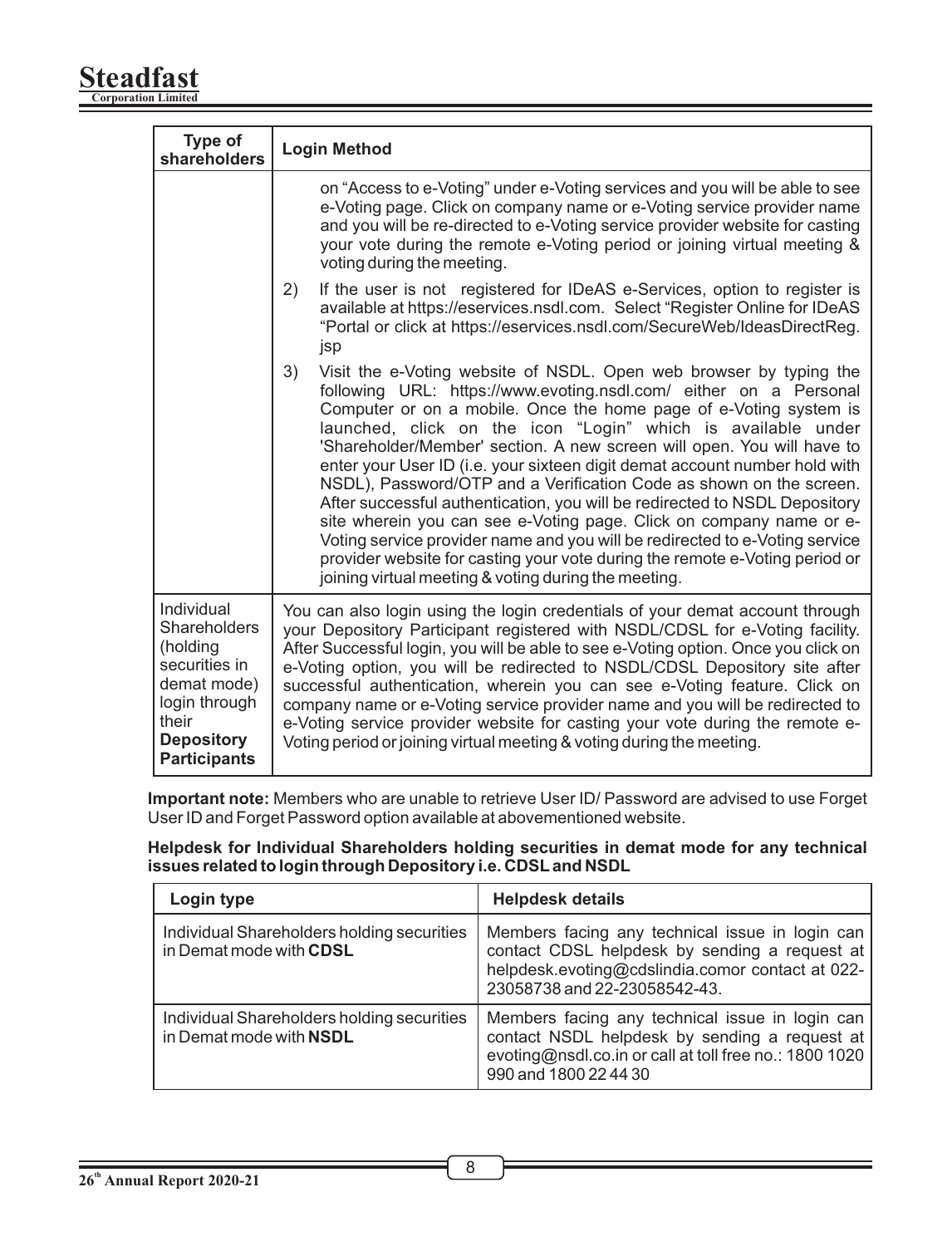- v). **Login method for e-Voting and joining virtual meeting for shareholders other than individual shareholders holding in Demat form & physical shareholders.**
	- (i) The shareholders should log on to the e-voting website www.evotingindia.com during the voting period.
	- (ii) Click on "Shareholders" tab.
	- (iii) Now enter your User ID
		- a. For CDSL: 16 digits beneficiary ID,
		- b. For NSDL: 8 Character DPID followed by 8 Digits Client ID,
		- c. Members holding shares in Physical Form should enter Folio Number registered with the Company.
	- (iv) Next enter the Image Verification as displayed and Click on Login.
	- (v) If you are holding shares in demat form and had logged on to www.evotingindia.com and voted on an earlier voting of any company, then your existing password is to be used.
	- (vi) If you are a first time user follow the steps given below:

|                         | For Members holding shares in Demat Form and Physical Form                                                                                                                                                                                                                          |  |  |
|-------------------------|-------------------------------------------------------------------------------------------------------------------------------------------------------------------------------------------------------------------------------------------------------------------------------------|--|--|
| <b>PAN</b>              | Enter your 10 digit alpha-numeric *PAN issued by Income Tax Department (Applicable for both<br>demat shareholders as well as physical shareholders)                                                                                                                                 |  |  |
|                         | Members who have not updated their PAN with the Company/Depository Participant are<br>٠<br>requested to use the first two letters of their name and the 8 digits of the sequence<br>number in the PAN field.                                                                        |  |  |
|                         | In case the sequence number is less than 8 digits enter the applicable number of 0's<br>٠<br>before the number after the first two characters of the name in CAPITAL letters. Eg. If your<br>name is Ramesh Kumar with sequence number 1 then enter RA00000001 in the PAN<br>field. |  |  |
| DOB                     | Enter the Date of Birth as recorded in your demat account or in the company records for the<br>said demat account or folio in dd/mm/yyyy format.                                                                                                                                    |  |  |
| <b>Dividend</b><br>Bank | Enter the Dividend Bank Details as recorded in your demat account or in the company records<br>for the said demat account or folio.                                                                                                                                                 |  |  |
| <b>Details</b>          | Please enter the DOB or Dividend Bank Details in order to login. If the details are not<br>$\bullet$<br>recorded with the depository or company please enter the member id / folio number in the<br>Dividend Bank details field as mentioned in instruction (iv).                   |  |  |

- vii) After entering these details appropriately, click on "SUBMIT" tab.
- viii) Members holding shares in physical form will then directly reach the Company selection screen. However, members holding shares in demat form will now reach 'Password Creation' menu wherein they are required to mandatorily enter their login password in the new password field. Kindly note that this password is to be also used by the demat holders for voting for resolutions of any other company on which they are eligible to vote, provided that company opts for e-voting through CDSL platform. It is strongly recommended not to share your password with any other person and take utmost care to keep your password confidential.
- ix) For Members holding shares in physical form, the details can be used only for e-voting on the resolutions contained in this Notice.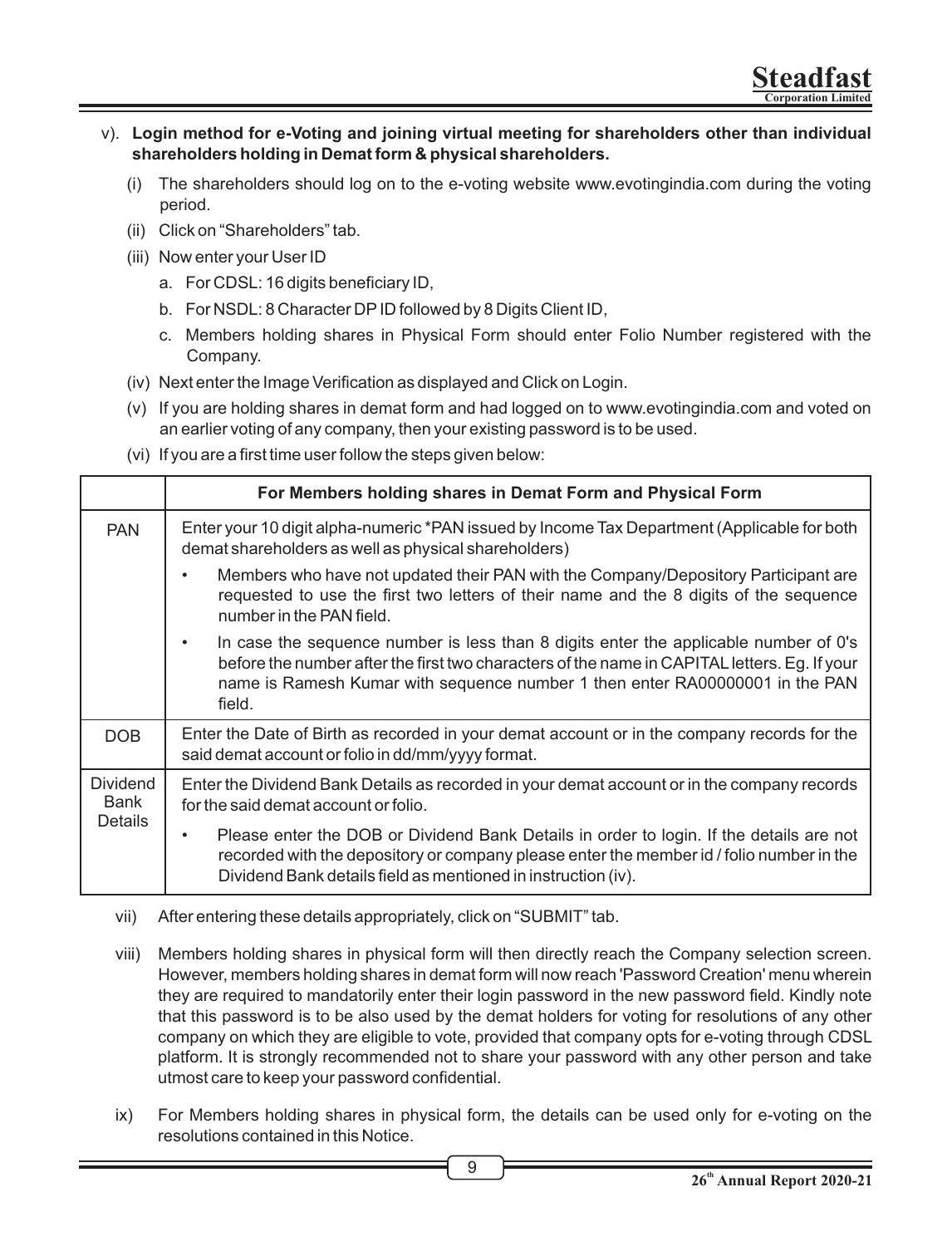- x) Click on the EVSN for the **STEADFAST CORPORATION LIMITED** on which you choose to vote.
- xi) On the voting page, you will see "RESOLUTION DESCRIPTION" and against the same the option "YES/NO" for voting. Select the option YES or NO as desired. The option YES implies that you assent to the Resolution and option NO implies that you dissent to the Resolution.
- xii) Click on the "RESOLUTIONS FILE LINK" if you wish to view the entire Resolution details.
- xiii) After selecting the resolution you have decided to vote on, click on "SUBMIT". A confirmation box will be displayed. If you wish to confirm your vote, click on "OK", else to change your vote, click on "CANCEL" and accordingly modify your vote.
- xiv) Once you "CONFIRM" your vote on the resolution, you will not be allowed to modify your vote.
- xv) You can also take out print of the voting done by you by clicking on "Click here to print" option on the Voting page.
- xvi) If Demat account holder has forgotten the same password then enter the User ID and the image verification code and click on Forgot Password & enter the details as prompted by the system.
- (xvii) Note for Non Individual Shareholders and Custodians
	- Non-Individual shareholders (i.e. other than Individuals, HUF, NRI etc.) and Custodians are required to log on to www.evotingindia.com and register themselves in the "Corporates" module.
	- A scanned copy of the Registration Form bearing the stamp and sign of the entity should be emailed to helpdesk.evoting@cdslindia.com.
	- After receiving the login details a Compliance User should be created using the admin login and password. The Compliance User would be able to link the account(s) for which they wish to vote on.
	- The list of accounts linked in the login should be mailed to helpdesk.evoting@cdslindia.com and on approval of the accounts they would be able to cast their vote.
	- Ascanned copy of the Board Resolution and Power of Attorney (POA) which they have issued in favour of the custodian, if any, should be uploaded in PDF format in the system for the scrutinizer to verify the same.
	- Alternatively, non individual shareholders are required to send the relevant Board Resolution/ Authority letter etc. together with attested specimen signature of the duly authorized signatory who are authorized to vote, to the Scrutinizer and to the Company at the email address viz; stedafastcorp@gmail.com, if they have voted from individual tab & not uploaded same in the CDSLe-voting system for the scrutinizer to verify the same.

In case you have any queries or issues regarding e-voting, you may refer the Frequently Asked Questions ("FAQs") and e-voting manual available at www.evotingindia.com, under help section or write an email to helpdesk.evoting@cdslindia.com or call 1800225533.

All grievances connected with the facility for voting by electronic means may be addressed to Mr. Rakesh Dalvi, Manager, (CDSL,) Central Depository Services (India) Limited, A Wing, 25th Floor, Marathon Futurex, Mafatlal Mill Compounds, N M Joshi Marg, Lower Parel (East), Mumbai - 400013 or send an email to helpdesk.evoting@cdslindia.com or call 1800225533.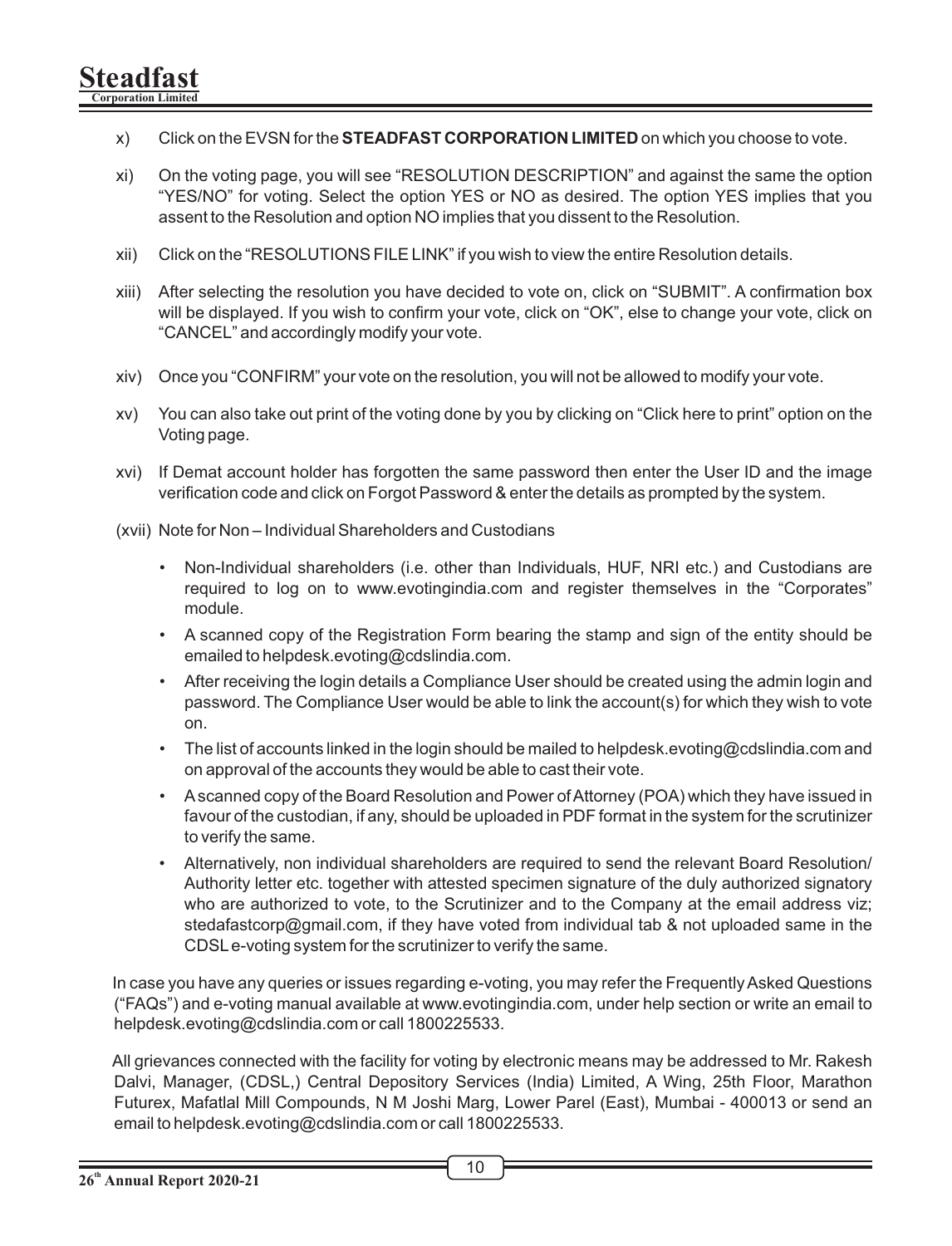- 21) Resolution (s) passed by the members through remote e-voting and voting at the AGM through electronic mode are deemed to have passed as if they have been passed at the AGM.
- 22) The results declared along with Scrutinizer's Report(s) will be available on the website of the Company, i.e., www.steadfastcorp.in and CDSL website: www.evotingindia.com within two (2) days of passing of the resolutions and communications of the same to Metropolitan Stock Exchange of India Limited and website of the Company i.e. www.stedafastcorp.in.

#### **PROCESS FOR THOSE SHAREHOLDERS WHOSE EMAIL ADDRESSES ARE NOT REGISTERED WITH THE DEPOSITORIES FOR OBTAINING LOGIN CREDENTIALS FOR E-VOTING ON THE RESOLUTIONS PROPOSED IN THIS NOTICE:**

- 1. For Physical shareholders- please provide necessary details like Folio No., Name of shareholder, scanned copy of the share certificate (front and back), PAN (self attested scanned copy of PAN card), AADHAR (self attested scanned copy of Aadhar Card) by email to **Company/RTAemail id.**
- 2. For Demat shareholders -, Please update your email id & mobile no. with your respective Depository Participant (DP).
- 3. For Individual Demat shareholders Please update your email id & mobile no. with your respective Depository Participant (DP) which is mandatory while e-Voting & joining virtual meetings through Depository.

#### **INSTRUCTIONS FOR SHAREHOLDERS ATTENDING THE AGM THROUGH VC/OAVM & E-VOTING DURING MEETING ARE AS UNDER:**

- 1. The procedure for attending meeting &e-Voting on the day of the AGM/EGMis same as the instructions mentioned above for Remote e-voting.
- 2. The link for VC/OAVM to attend meeting will be available where the EVSN of Company will be displayed after successful login as per the instructions mentioned above for Remote e-voting.
- 3. Shareholders who have voted through Remote e-Voting will be eligible to attend the meeting. However, they will not be eligible to vote at the AGM/EGM.
- 4. Shareholders are encouraged to join the Meeting through Laptops / IPads for better experience.
- 5. Further shareholders will be required to allow Camera and use Internet with a good speed to avoid any disturbance during the meeting.
- 6. Please note that Participants Connecting from Mobile Devices or Tablets or through Laptop connecting via Mobile Hotspot may experience Audio/Video loss due to Fluctuation in their respective network. It is therefore recommended to use Stable Wi-Fi or LAN Connection to mitigate any kind of aforesaid glitches.
- 7. Shareholders who would like to express their views/ask questions during the meeting may register themselves as a speaker by sending their request in advance at least 7 days prior to meeting mentioning their name, demat account number/folio number, email id, mobile number at (company email id). The shareholders who do not wish to speak during the AGM but have queries may send their queries in advance 7 days prior to meeting mentioning their name, demat account number/folio number, email id, mobile number at (company email id). These queries will be replied to by the company suitably by email.
- 8. Those shareholders who have registered themselves as a speaker will only be allowed to express their views/ask questions during the meeting.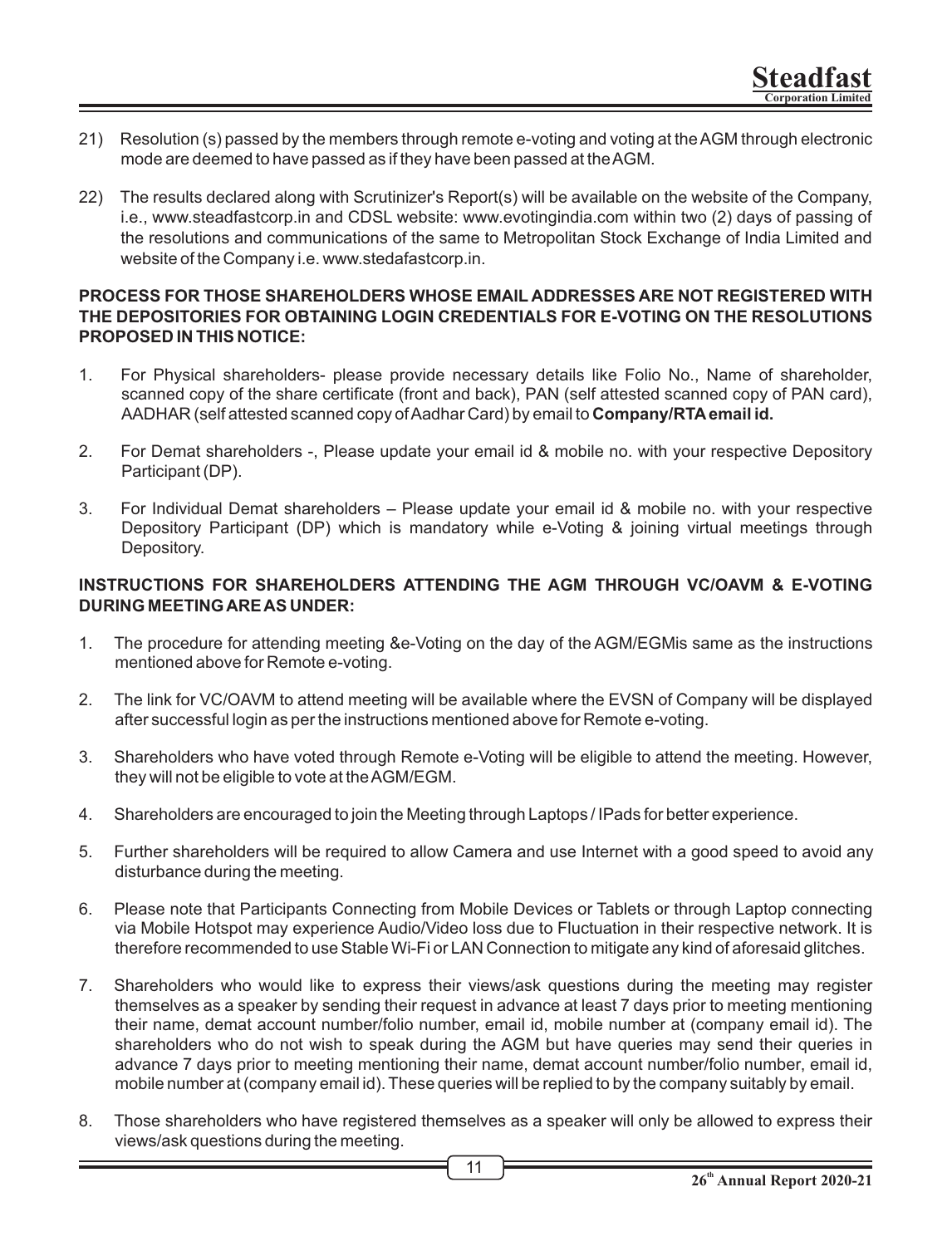- 9. Only those shareholders, who are present in the AGM/EGM through VC/OAVM facility and have not casted their vote on the Resolutions through remote e-Voting and are otherwise not barred from doing so, shall be eligible to vote through e-Voting system available during the EGM/AGM.
- 10. If any Votes are cast by the shareholders through the e-voting available during the EGM/AGM and if the same shareholders have not participated in the meeting through VC/OAVM facility, then the votes cast by such shareholders shall be considered invalid as the facility of e-voting during the meeting is available only to the shareholders attending the meeting.

### **INSTRUCTIONS FOR SHAREHOLDERS FOR E-VOTING DURING THE AGM:**

- 1. The procedure for e-Voting on the day of the AGM is same as the instructions mentioned above for Remote e-voting.
- 2. Only those shareholders, who are present in the AGM through VC/OAVM facility and have not casted their vote on the resolutions through remote e-Voting and are otherwise not barred from doing so, shall be eligible to vote through e-voting system available during the AGM.
- 3. If any votes are cast by the shareholders through the e-voting available during the AGM and if the same shareholders have not participated in the meeting through VC/OAVM facility , then the votes cast by such shareholders shall be considered invalid as the facility of e-voting during the meeting is available only to the shareholders attending the meeting.
- 4. Shareholders who have voted through Remote e-voting will be eligible to attend the AGM. However, they will not be eligible to vote at the AGM.

#### **Explanatory Statement in respect of Special Business: (Pursuant to Sec.102 of the Companies Act, 2013)**

#### **Item No.4:**

#### **To Appoint Mr. Sai Sudhakar Vankineni (DIN: 00733001) as Director.**

Mr. Sai Sudhakar Vankineni was appointed as an Additional Director (Non-Executive), by the Board of the Company at its meeting held on  $13<sup>th</sup>$  August, 2021.

As per Section 161 of the Companies Act, 2013 the Additional Director appointed by the Board will hold office upto the date of this Annual General Meeting. The Company has received Notice in writing from a member under Section160 of the Companies Act 2013, proposing the candidature of Mr.Sai Sudhakar Vankineni as Director of the Company.

Mr.Sai Sudhakar Vankineni is not disqualified from being appointed as a Director in terms of Section 164 of the Act and has given his consent to act as a Director. The Nomination and Remuneration Committee (NRC) and the Board recommended appointment of Mr.Sai Sudhakar Vankineni as Director of the company as set out in the Resolution at Item No. 4.

Details of Mr.Sai Sudhakar Vankineni are provided in the Annexure to this Notice pursuant to provisions of (i) SEBI (Listing Obligations and Disclosure Requirements) Regulations, 2015 and (ii) Secretarial Standards on General Meetings ("SS- 2"), issued by the Institute of Company Secretaries of India. This statement may also be regarded as an appropriate disclosure under the Act and the Listing Regulations.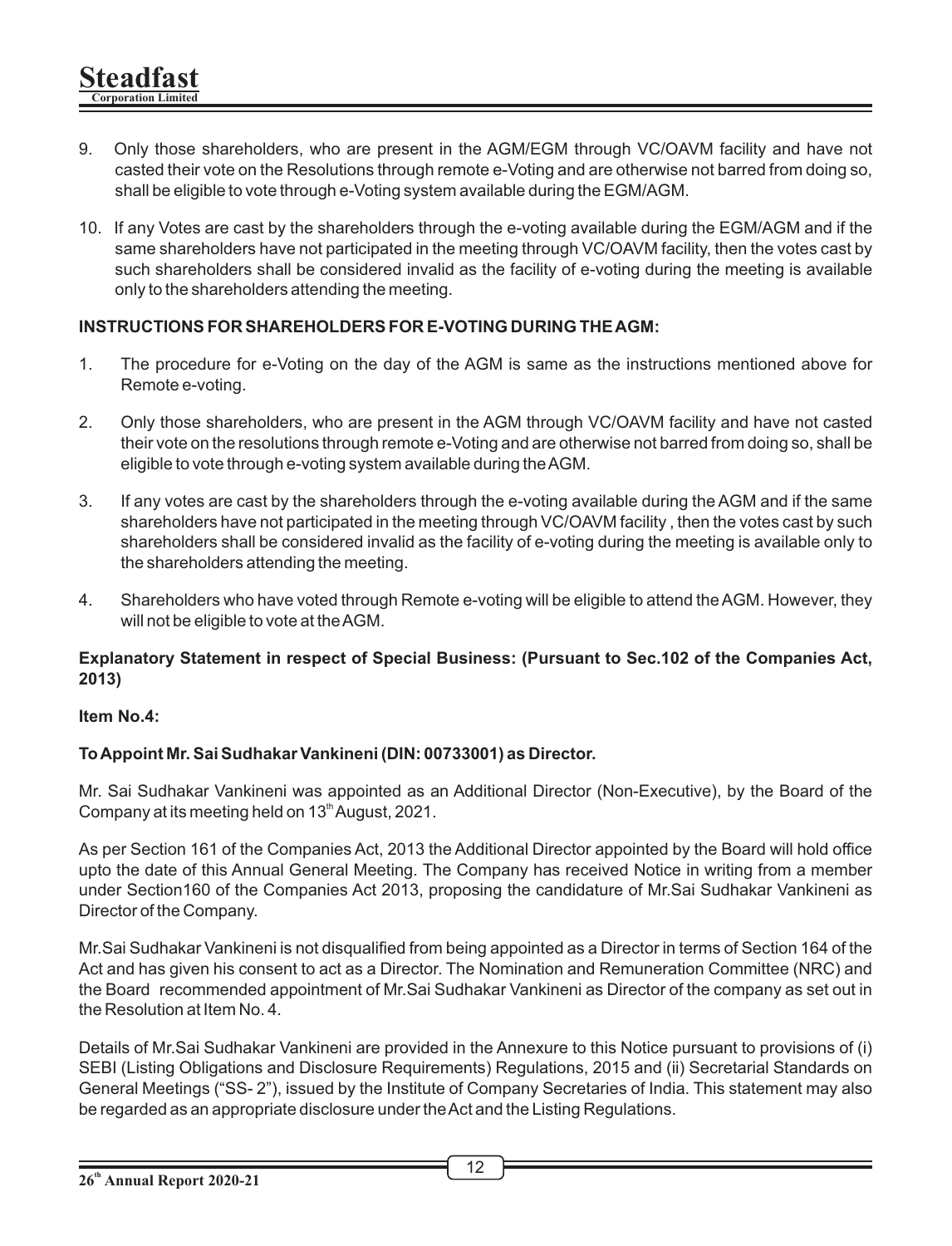Mr.Sai Sudhakar Vankineni is interested in the resolution with regard to his appointment, No director, key managerial personnel or their relatives, to whom the resolution relates, in any way, concerned or interested, financially or otherwise, in the Resolution.

The Board recommends the ordinary Resolution set out at Item No.4 of the Notice for approval by the members.

#### **Item No.5**

It is informed to the members that Dr. Keesara Vivek reddy was reappointed as Managing Director of the Company with effect from 14th August, 2020 for a period of 3 years with a remuneration of Rs.1,00,000/- per month and his reappointment was approved by the shareholders of the company in their Annual General Meeting held on 30th September, 2020.

Considering the overall review of the company in previous years, consent of the board accorded to alter in the remuneration of Dr. Keesara Vivek reddy, Managing Director of the Company downward revision to Rs. 50,000/- existing from Rs. 1,00,000/- per month, due to inadequate profits of the company with effect from 01st April, 2021, as approved and recommended by the remuneration committee are of the opinion that it is appropriate to fix remuneration of Managing Director of the Company for the existing period.

Accordingly the board of directors have at their meeting held on 11th June, 2021 recommend the resolution set out in item number 05 for approval of the members of the company.

 Dr. Keesara Vivek reddy is interested in the resolution with regard to change in remuneration. None of the other directors or Key Managerial Personnel of the company including their relatives is concerned or interested in the resolution, financially or otherwise, except to the extent of their shareholding if any, in the company.

#### **By Order of the Board For M/s. Steadfast Corporation Limited**

**Place:** Hyderabad **Date:**13.08.2021

**Sd/- B. Srinivasarao Company Secretary**